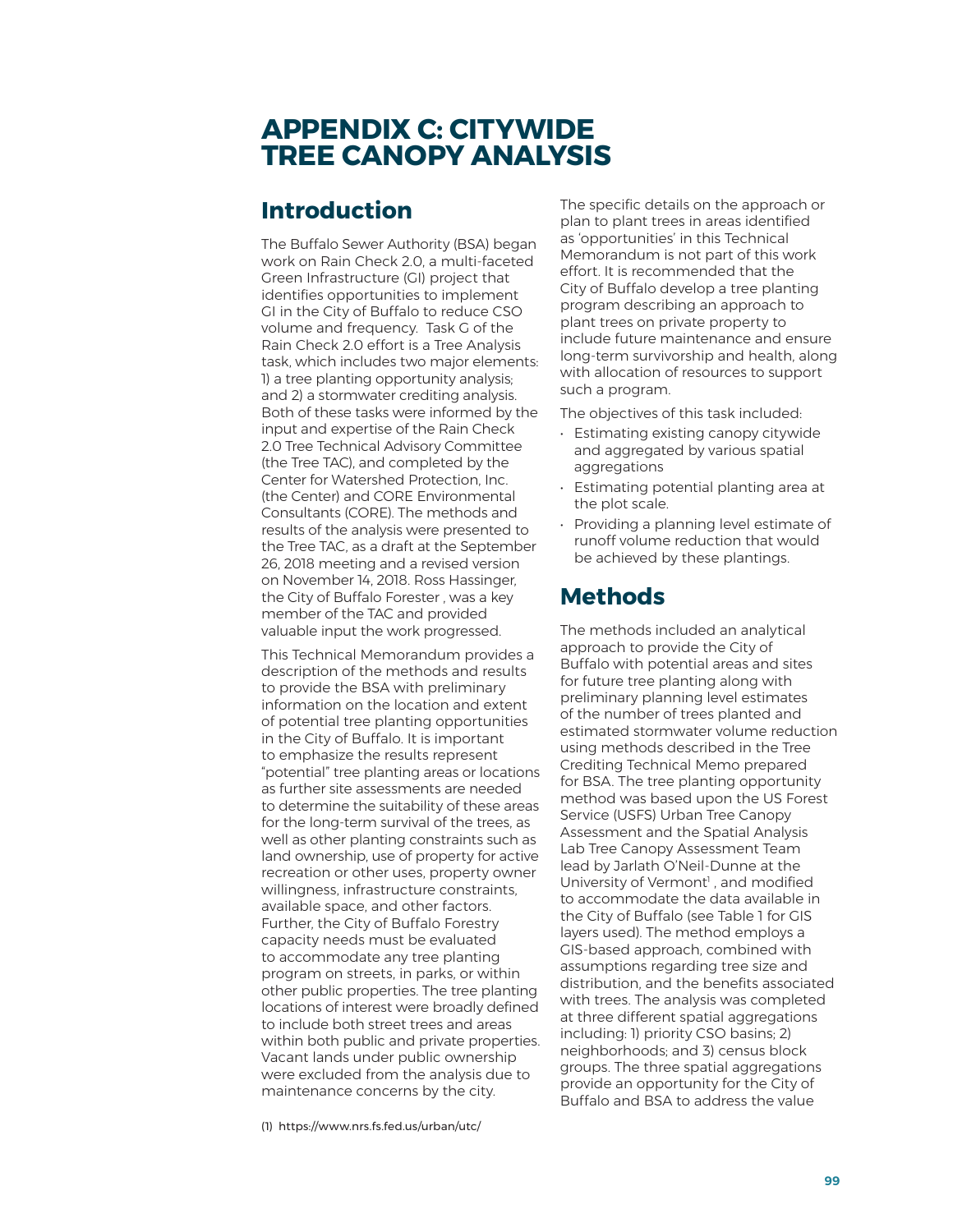### **Table 1. GIS Layers Used in the Analysis**

| Data                                                                       | Source/Type                                                                                                                                                                                                                                                                                         |
|----------------------------------------------------------------------------|-----------------------------------------------------------------------------------------------------------------------------------------------------------------------------------------------------------------------------------------------------------------------------------------------------|
| Existing canopy cover                                                      | GIS layer developed by evolveEA based on 2014<br>LIDAR data                                                                                                                                                                                                                                         |
| TreeKeeper Database                                                        | Geo database including both the public and<br>internal version, provided by Davey Tree and<br>City of Buffalo Bureau of Forestry. The initial<br>TreeKeeper database was created based on a<br>survey of all the street trees in the City of Buffalo<br>in 2014 and is updated daily by Davey Tree. |
| City of Buffalo parcel data<br>Roads<br>Railroads<br>· Impervious surfaces | City of Buffalo GIS data provided by Buffalo<br><b>Sewer Authority</b>                                                                                                                                                                                                                              |

of existing and future tree canopy from different perspectives as urban tree canopy provides multiple benefits at the city, community and city-wide scale.

The analysis included four steps:

- 1. Calculate the extent of the existing tree Canopy
- 2. Estimate the potential number of tree plantings.
- 3. Estimate the total potential canopy area.
- 4. Estimate the equivalent impervious cover reduction associated with potential future tree planting

#### **Step 1: Existing Tree Canopy**

As a part of the Rain Check 2.0 project, Evolve EA developed a layer of tree canopy from 2014 LiDAR data. This layer was used to represent existing tree canopy and was also included as a part of Step 2 of this analysis (identifying existing planting area). Tree canopy areas were intersected with CSO, neighbourhood and census tract boundaries. Canopy cover (percentage) was then calculated, and these percentages were summarized as a GIS layer. Figures 1 – 3 illustrate the percent canopy cover by CSO Basin, neighborhood and census block group.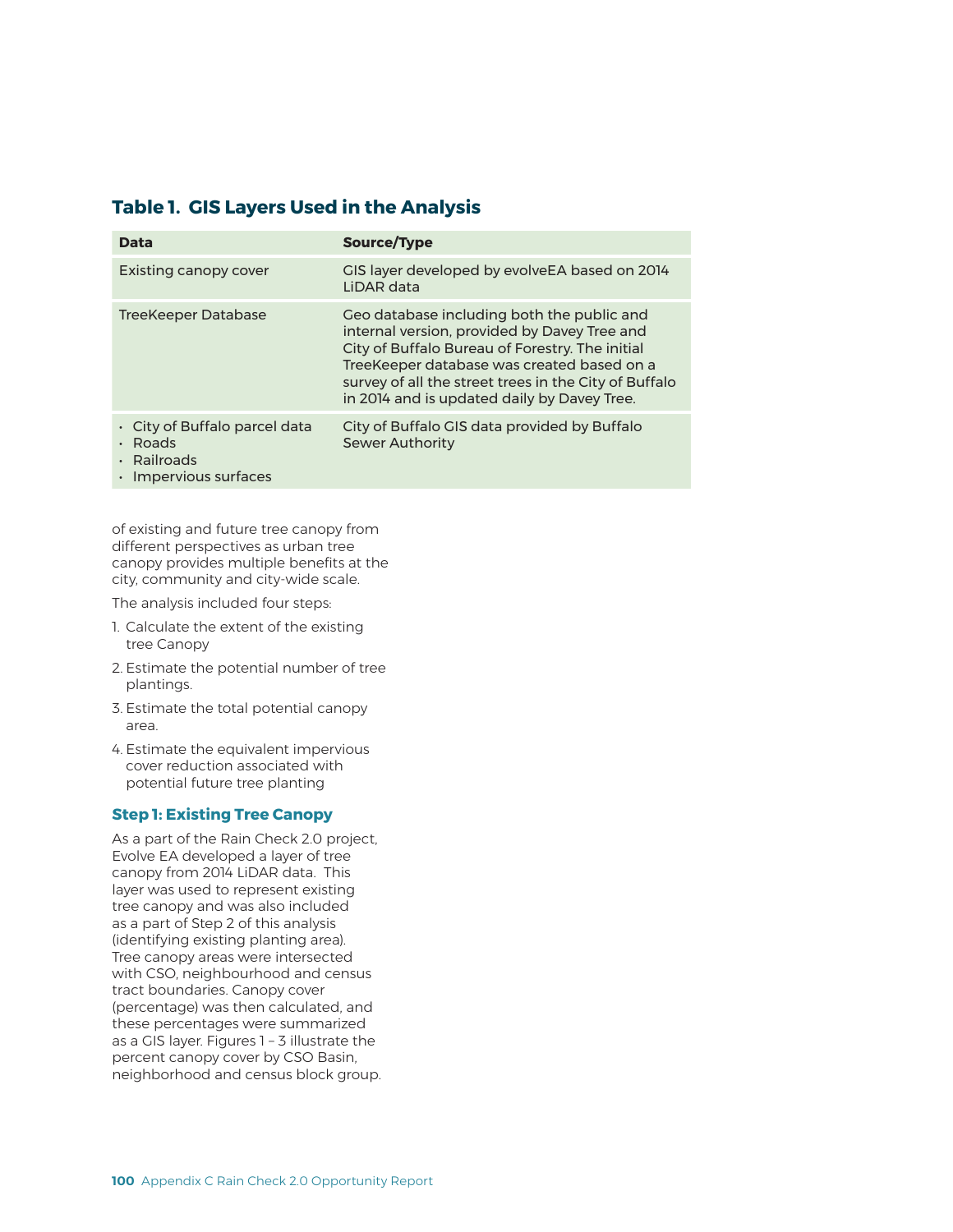# **Table 2. Tree Statistics for City Regions**

| <b>CSO Basin (entire)</b><br>basin area, not just | <b>Existing Canopy</b><br>% Existing<br>(Acres)*<br><b>Canopy</b> |                             | <b>Neighborhood</b>   | <b>Existing Canopy</b><br>(Acres)* | % Existing<br><b>Canopy</b> |
|---------------------------------------------------|-------------------------------------------------------------------|-----------------------------|-----------------------|------------------------------------|-----------------------------|
| target SPPs)                                      |                                                                   |                             | <b>KENFIELD</b>       | 60.1                               | 14.3                        |
| <b>CSO 014</b>                                    | 25.3                                                              | 16.6                        | <b>KENSINGTON</b>     | 94.4                               | 17.2                        |
| <b>CSO 026</b>                                    | 197.1                                                             | 15.2                        | <b>KINGSLEY</b>       | 45.0                               | 18                          |
| <b>CSO 027</b>                                    | 66.5                                                              | 7.2                         | <b>LAKEVIEW</b>       | 21.0                               | 12.4                        |
| <b>CSO 028</b>                                    | 70.1                                                              | 17.7                        | LaSALLE               | 98.8                               | 16.1                        |
| CSO 033                                           | 162.4                                                             | 12.8                        | <b>LEROY</b>          | 79.4                               | 15.7                        |
| <b>CSO 053</b>                                    | 481.4                                                             | 17.5                        | <b>LOVEJOY</b>        | 82.8                               | 13.7                        |
| Neighborhood                                      | <b>Existing Canopy</b><br>(Acres)*                                | % Existing<br><b>Canopy</b> | M.L.K. PARK           | 70.0                               | 18.1                        |
| <b>ABBOTT McKINLEY</b>                            | 79.8                                                              | 20.4                        | <b>MASTEN PARK</b>    | 66.5                               | 21                          |
| <b>ALBRIGHT</b>                                   | 68.3                                                              | 26.9                        | <b>MILITARY</b>       | 53.5                               | 9.7                         |
| <b>ALLEN</b>                                      | 48.8                                                              | 22.8                        | <b>NORTH DELAWARE</b> | 29.0                               | 9                           |
| <b>BABCOCK</b>                                    | 78.7                                                              | 8                           | <b>NORTH PARK</b>     | 120.5                              | 14.9                        |
| <b>BLACK ROCK</b>                                 |                                                                   |                             | PARK MEADOW           | 94.2                               | 19.9                        |
|                                                   | 88.8                                                              | 12.8                        | <b>PARKSIDE</b>       | 54.7                               | 21.2                        |
| <b>BROADWAY FILLMORE</b>                          | 114.0                                                             | 12.8                        | <b>PERRY</b>          | 16.4                               | 7.5                         |
| <b>BRYANT</b>                                     | 90.5                                                              | 27.1                        | <b>RIVERSIDE PARK</b> | 90.7                               | 13.2                        |
| <b>BUFFALO STATE</b>                              | 10.8                                                              | 9.2                         | <b>SCHILLER PARK</b>  | 119.6                              | 15.4                        |
| <b>CAZENOVIA PARK</b>                             | 159.2                                                             | 29.4                        | <b>SENECA</b>         | 75.7                               | 20.1                        |
| <b>CBD</b>                                        | 41.9                                                              | 9.1                         | <b>SOUTH ABBOTT</b>   | 40.9                               | 15.5                        |
| <b>COLD SPRING</b>                                | 12.4                                                              | 11.6                        | <b>SOUTH ELLICOTT</b> | 38.7                               | 9.4                         |
| <b>COLUMBUS</b>                                   | 37.0                                                              | 16.9                        | <b>SOUTH PARK</b>     | 164.5                              | 12.8                        |
| <b>DELAWARE PARK</b>                              | 125.2                                                             | 21.9                        | <b>STARIN CENTRAL</b> | 90.9                               | 18.2                        |
| DELAWARE W. FERRY                                 | 74.8                                                              | 22.4                        | <b>TIFFT</b>          | 125.1                              | 10.9                        |
| <b>EMERSON</b>                                    | 41.5                                                              | 14.4                        | <b>TRIANGLE</b>       | 46.8                               | 15.5                        |
| <b>EMSLIE</b>                                     | 33.3                                                              | 14.1                        | <b>UNIVERSITY</b>     | 81.3                               | 16.3                        |
| <b>FIRST WARD</b>                                 | 106.1                                                             | 8.8                         | <b>VALLEY</b>         | 17.1                               | 5.3                         |
| <b>FOREST</b>                                     | 101.8                                                             | 14.3                        | <b>WATERFRONT</b>     | 29.8                               | 10.5                        |
| <b>FRONT PARK</b>                                 | 115.1                                                             | 16.6                        | <b>WILLERT PARK</b>   | 51.7                               | 9.5                         |
| <b>FRUIT BELT</b>                                 | 64.3                                                              | 17.3                        |                       |                                    |                             |
| <b>GENESEE MOSELLE</b>                            | 83.0                                                              | 16.5                        |                       |                                    |                             |
| <b>GRANT FERRY</b>                                | 59.4                                                              | 15.1                        |                       |                                    |                             |
| <b>GRIDER</b>                                     | 98.8                                                              | 13.8                        |                       |                                    |                             |
| <b>HAMLIN PARK</b>                                | 46.8                                                              | 14.7                        |                       |                                    |                             |
| <b>JOHNSON</b>                                    | 21.2                                                              | 19.2                        |                       |                                    |                             |
| <b>KAISERTOWN</b>                                 | 76.2                                                              | 9.7                         |                       |                                    |                             |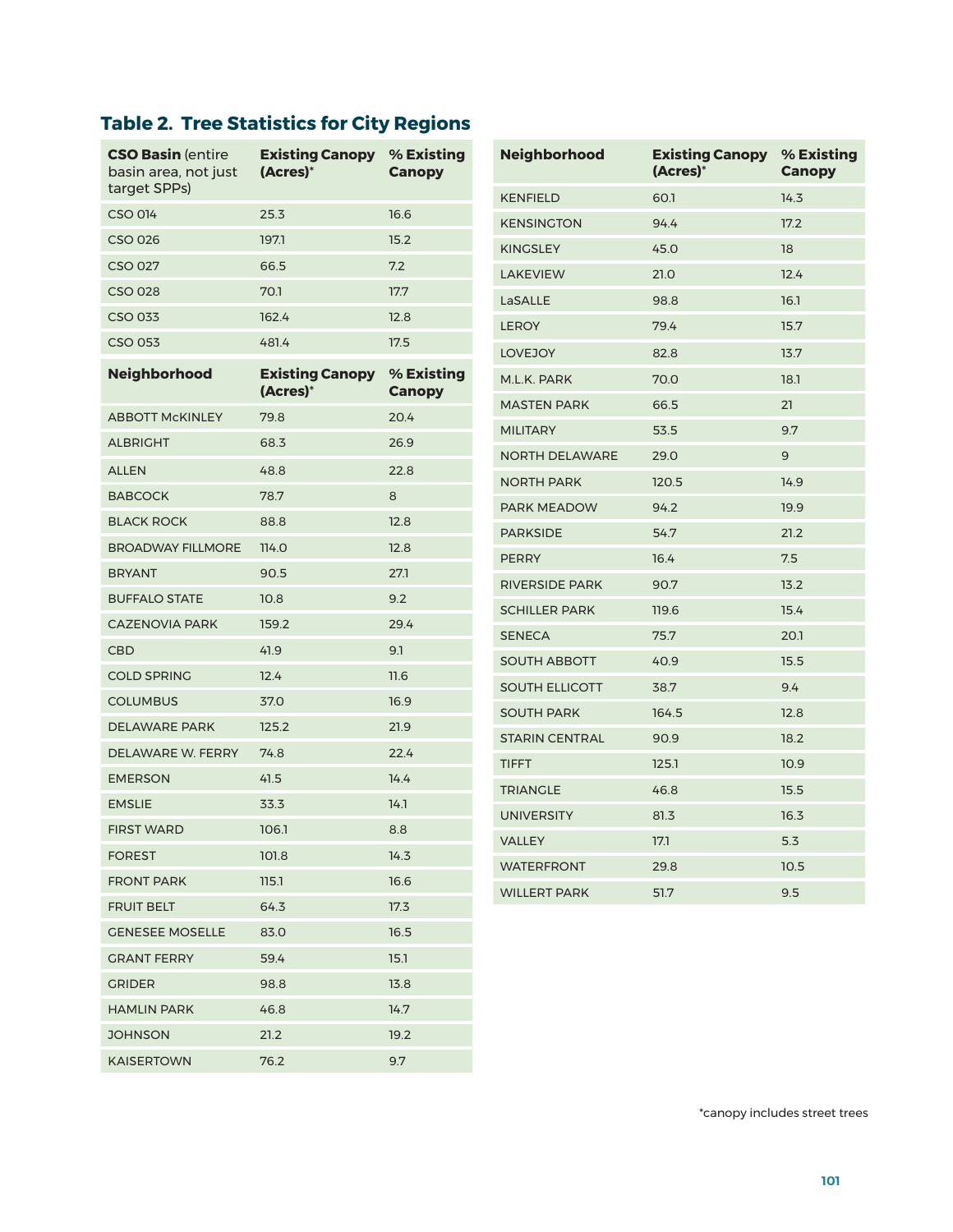

Figure 1. Existing tree canopy cover in six priority CSO Basins in Buffalo, NY.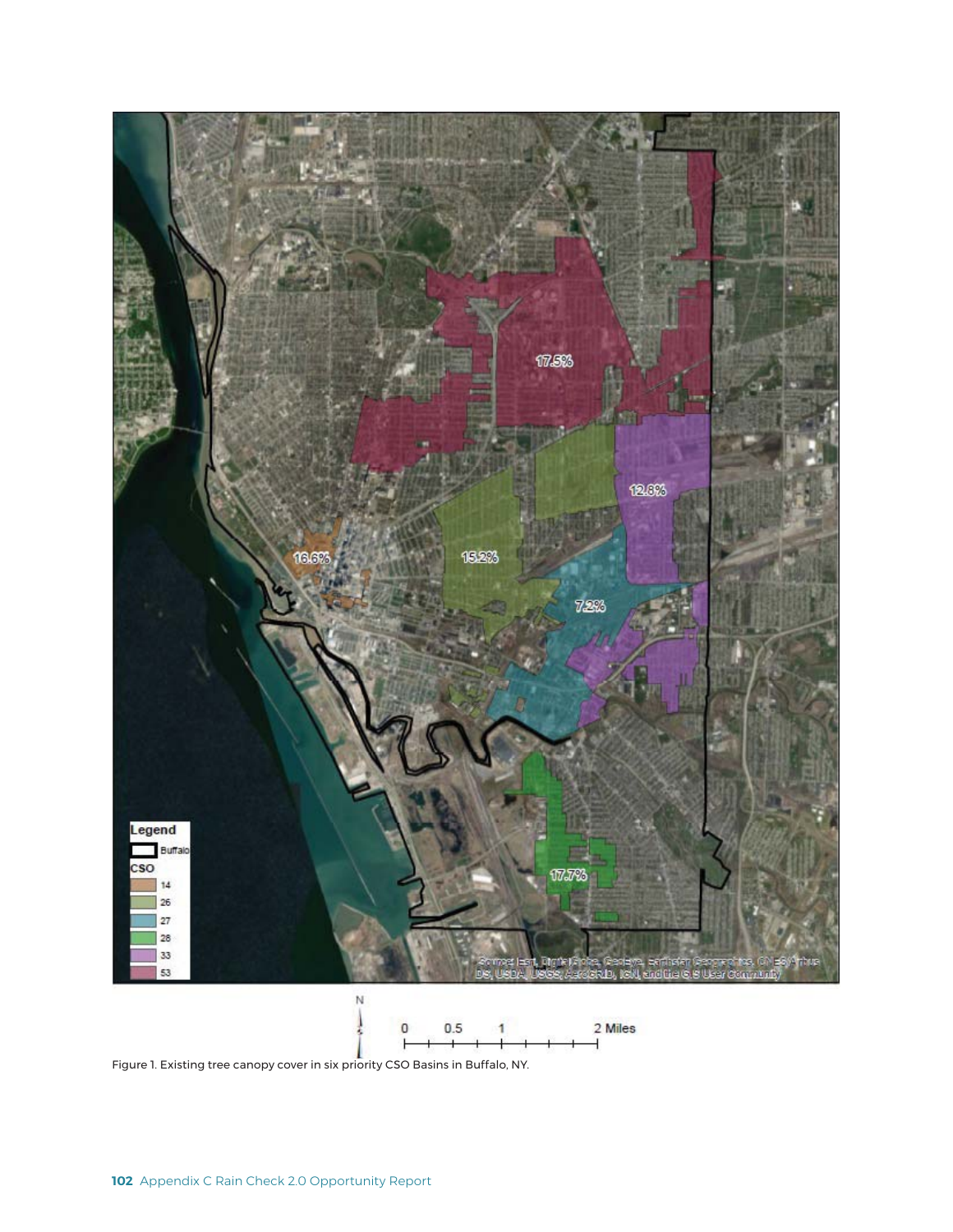

![](_page_4_Figure_1.jpeg)

Figure 2. Existing tree canopy cover (%) in selected neighborhoods in Buffalo, NY.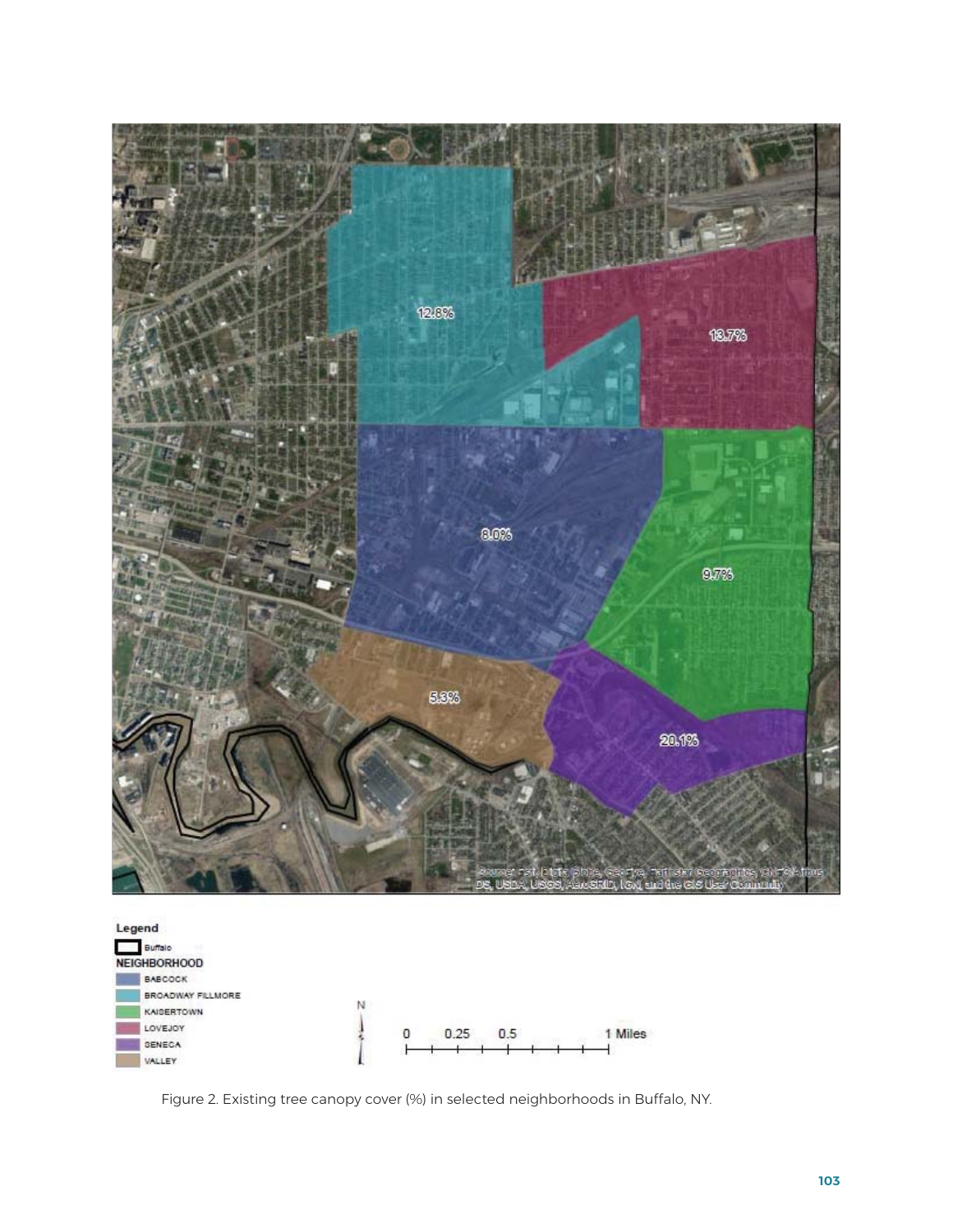![](_page_5_Figure_0.jpeg)

Figure 3. Existing canopy cover (%) by census block group in Buffalo, NY.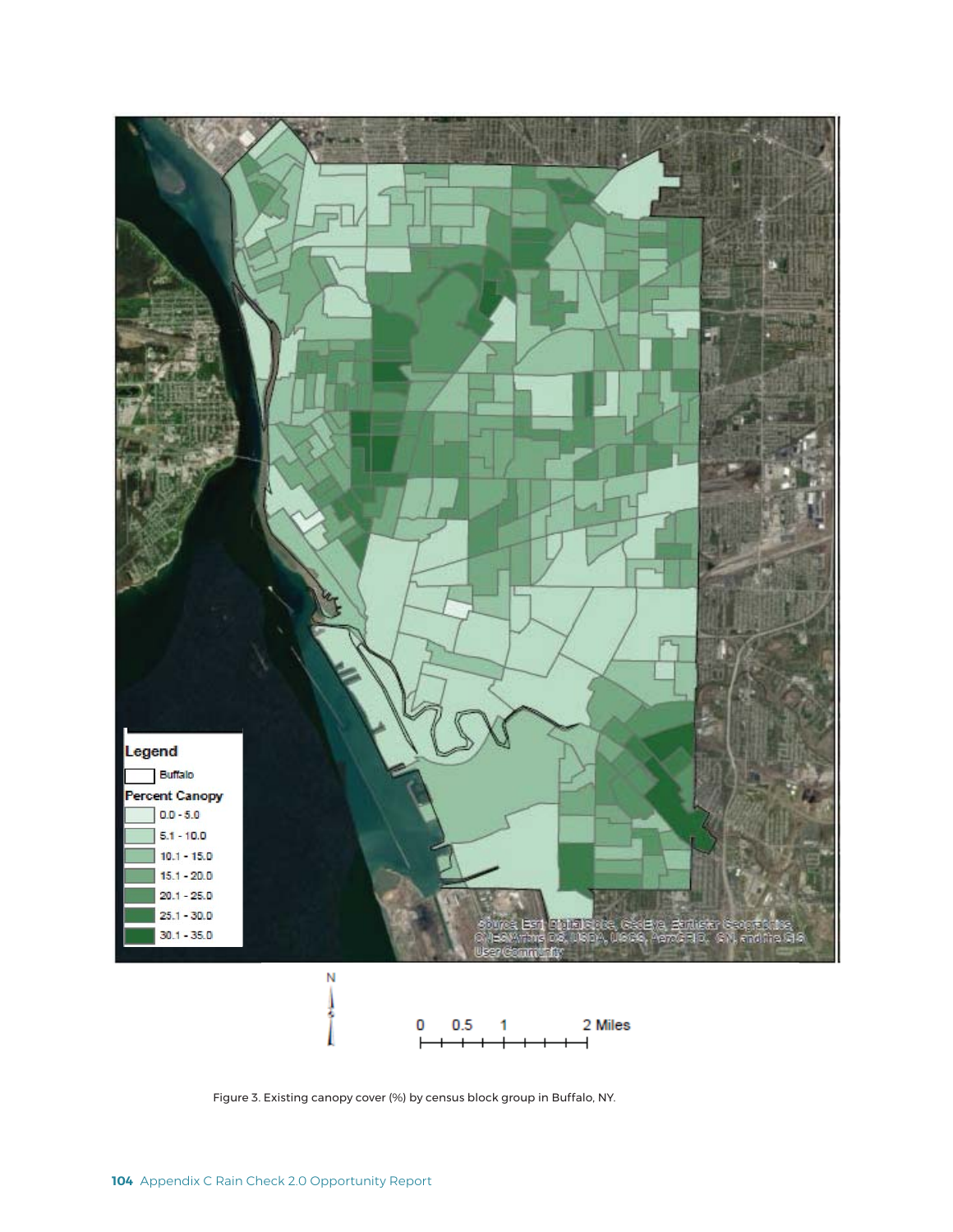#### **Step 2: Estimate the Potential Number of Tree Plantings**

Two separate analyses were completed to identify suitable tree planting areas: street trees and non-street trees. In both analyses, the assessment first finds areas that are not suitable for tree planting, and the remaining areas are considered available for potential tree planting.

#### STREET TREES

The Street Tree analysis uses the TreeKeeper database, combined with other available spatial data to identify potential feasible street tree planting locations. The Treekeeper database includes an inventory of trees on public land, including all street trees. Treekeeper database includes an inventory of locations where trees are planted as well as locations with no trees. Trees that were located within a parcel, or designated as "in lot" by the TreeKeeper database were not considered "street trees" and were removed from the analysis. Locations identified as being in the front of the lot, on the side of the lot, on the rear of the lot, or in a median in the street were included in the analysis. Trees that had a species designation of "vacant" and status of "acceptable" were included as a potential tree planting location.

The designation of vacant acceptable and vacant unacceptable was sourced from the non-public TreeKeeper database. Site locations that are considered unacceptable are identified for a variety of reasons. Examples of why a location may be considered unacceptable include: a lack of soil volume; the presence of utilities at the site such as underground wires, telephone poles, or fire hydrants; or various other factors that impact the ability to plant a tree or the long-term survival of the tree (pers comm., Ross Hassinger). The vacant tree locations were not given a measurable area in the database. They were marked as points

along the streets solely as location identifier that have already been assessed on the ground to be suitable for street tree planting. The number of street trees planted was simply a count of the vacant, acceptable locations identified in the TreeKeeper database.

It should be noted there were twenty street trees identified in TreeKeeper that fell just outside of the City of Buffalo boundary. These twenty trees (existing trees) were counted towards the total but were not counted in the spatial aggregate breakdowns.

#### NON-STREET TREES

This step included a spatial analysis of land use land cover data to broadly delineate areas unacceptable for tree planting. The remaining area within each of the spatial aggregations was considered 'plantable'. Based on the available data, unplantable areas included: existing tree canopy, roads, railroads, within 50 ft of a railroad, impervious surfaces<sup>2</sup> (buildings, driveways, sidewalks etc), and all parcels that are city owned and vacant. City owned vacant parcels were removed due to maintenance concerns by the city. The analysis of the potential planting areas essentially removed all areas that were unsuitable for tree planting leaving a layer of polygons deemed to be potential planting areas. This analysis was run twice, once to include parcels zoned as residential and once to exclude parcels that are zoned as residential.

The pervious area between the end of the tax parcel and road was assumed to be the public right of way and was excluded from this analysis, as it was considered street tree planting area.

The number of non-street tree planting was estimated based on a tree planting density of 35 trees per acre applied to the potential tree planting area derived from Step 2. The 35 trees per acre is based on literature values, then

(2) The impervious surface layer was created from NDVI data, converted from raster format to a shapefile. The NDVI raster data was edited to re-classify a large train yard on the eastern side of the city that had been misclassified.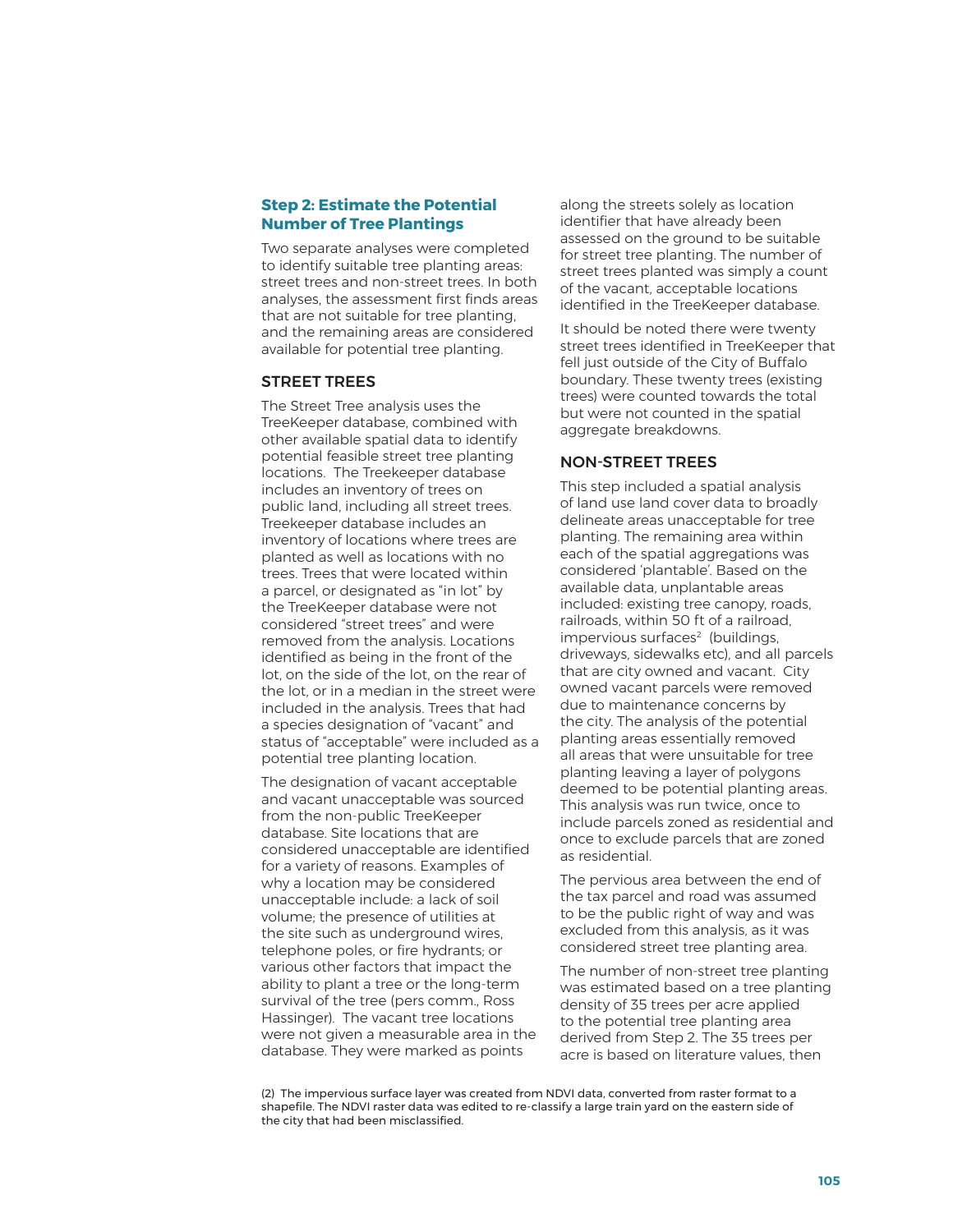modified based on best professional judgement and likelihood of planting density achievable in the City of Buffalo and may represent an upper maximum. The estimates are based on very basic assumptions and should only be interpreted as guidance. From the literature, Schroeder and Green (1985) provide an analysis of tree density in municipal parks and supporting imagery (Figure 4), while McNeil et al (20063 provide tree densities of existing trees for various land uses. These densities ranged from 67 to 1,371 trees/acre. Both of these estimates were considered high for this application. Consequently, the 35 trees per acre was derived from an average residential lot size in the City of Buffalo assumed two trees were planted per parcel.

#### **Step 3: Estimate the Potential Canopy Area**

The total canopy area was estimated by multiplying an assumed canopy area per tree. For street trees, we assumed that the typical canopy area was 400 sf, which was equivalent to the iTree forecast

estimate for a broadleaf small tree 25 years after planting. Non-street trees were multiplied by an assumed canopy area of 600 sf, equivalent to a broadleaf medium tree 25 years after planting.

#### **Step 4: Estimate of Impervious Acres Treated**

The impervious acres equivalent of the number of trees planting as a result of the analysis is estimate. This required multiplying the street tree canopy area multiplied by the default planning level estimate for trees planted over impervious areas of 17% or 0.17 or 12% (0.12) for non-street trees. These default estimates were derived from a modelling effort supported by input from the Tree TAC. A complete description of this modelling and crediting framework is described in Caraco (2019).4

![](_page_7_Picture_6.jpeg)

Figure 4. Illustration of a tree planting density of 42 trees/acre (from Schroeder and Green 1985).

(3) McNeil, J., C. Vava and Town of Oakville. 2006. Oakville's Urban Forest: Our solution to our pollution. Town of Oakville Parks and Open Space Department, Forestry Section.

(4) Caraco, D. 2019. "Rain Check 2.0 Tree Crediting Framework". Memo to the Buffalo Sewer Authority. Revised January 24, 2019.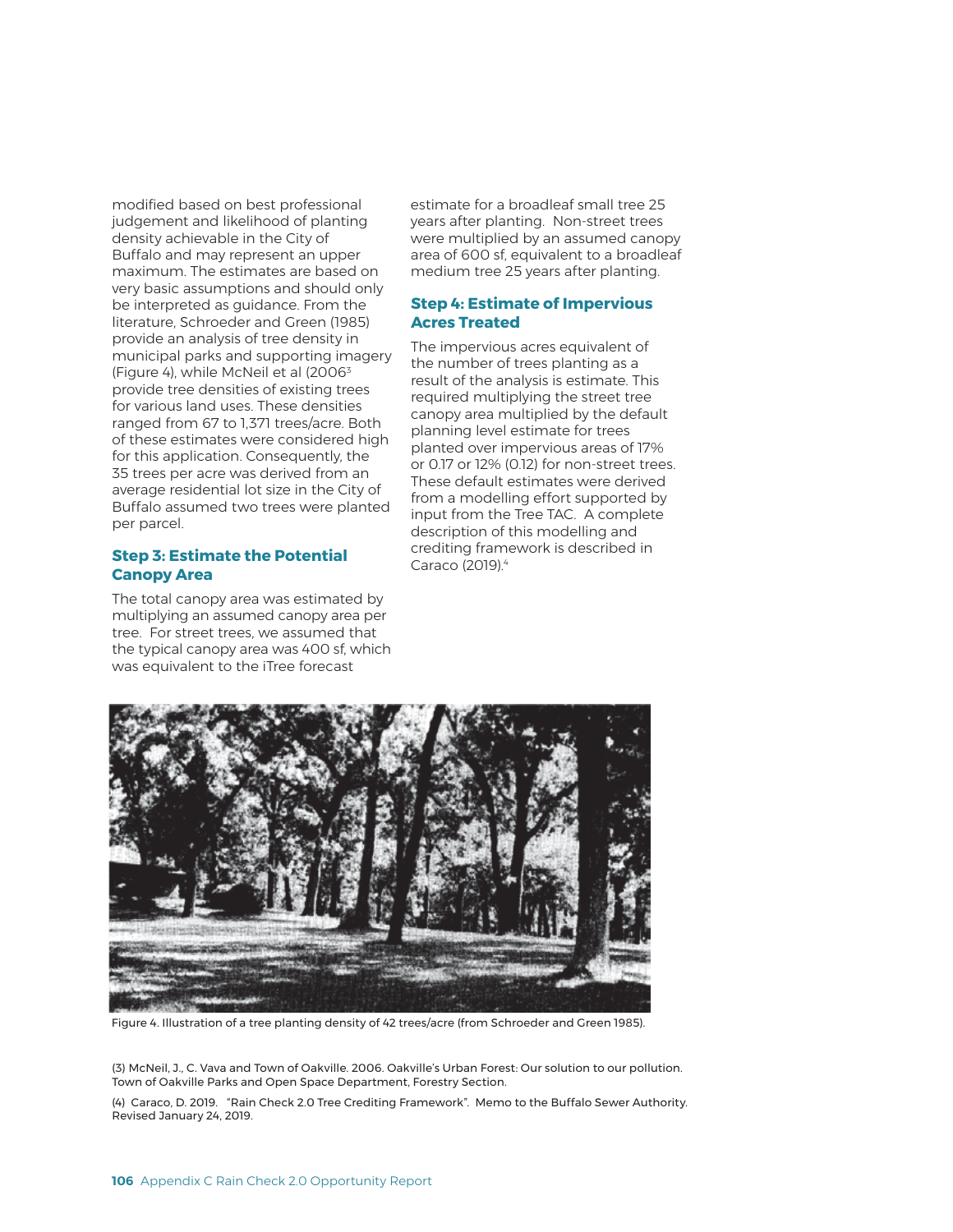## **Results**

The results provide an upward maximum of the tree planting opportunity area and number of trees planted. There are a number of site specific constraints that may limit opportunities in these general areas identified once a site assessment is completed verifying the applicability of the site to accommodate tree planting and its long-term survivorship. The attached spreadsheet includes results aggregated at the neighborhood, census block and CSO scales. The shaded columns include final summary results, including # of trees, estimated canopy area and estimated impervious cover reduction. Each of these is then aggregated by street trees, non-residential non-street trees, and residential non-street trees. Results aggregated at the CSO Basin scale (in acres) area included in Tables 3-5.

The results in Table 4 suggest that, while trees cannot achieve impervious cover reduction targets by themselves, planting at all of the locations identified would achieve between 13% and 61% of the impervious cover targets, although this is an absolute upper limit on the possible impervious cover reduction. The data also suggest that the opportunities available only through planting vacant street trees would achieve a much smaller target impervious reduction, from about 1% to 9% of the impervious cover reduction targets. These results suggest that street tree planting should be combined with other tree planting efforts on private property.

### **Table 3. Estimated Number of Potential Plantings**

| <b>CSO</b> | <b>Street</b><br><b>Trees</b> | <b>Non-Residential Non-</b><br><b>Street Trees</b> | <b>Residential Non-</b><br><b>Street Trees</b> |
|------------|-------------------------------|----------------------------------------------------|------------------------------------------------|
| 014        | 68                            | 889                                                | 67                                             |
| 026        | 3,684                         | 6,637                                              | 10.601                                         |
| 027        | 619                           | 6.420                                              | 717                                            |
| 028        | 1,507                         | 6.879                                              | 2,019                                          |
| 033        | 2,854                         | 8.073                                              | 4,861                                          |
| 053        | 8,232                         | 24,242                                             | 13,818                                         |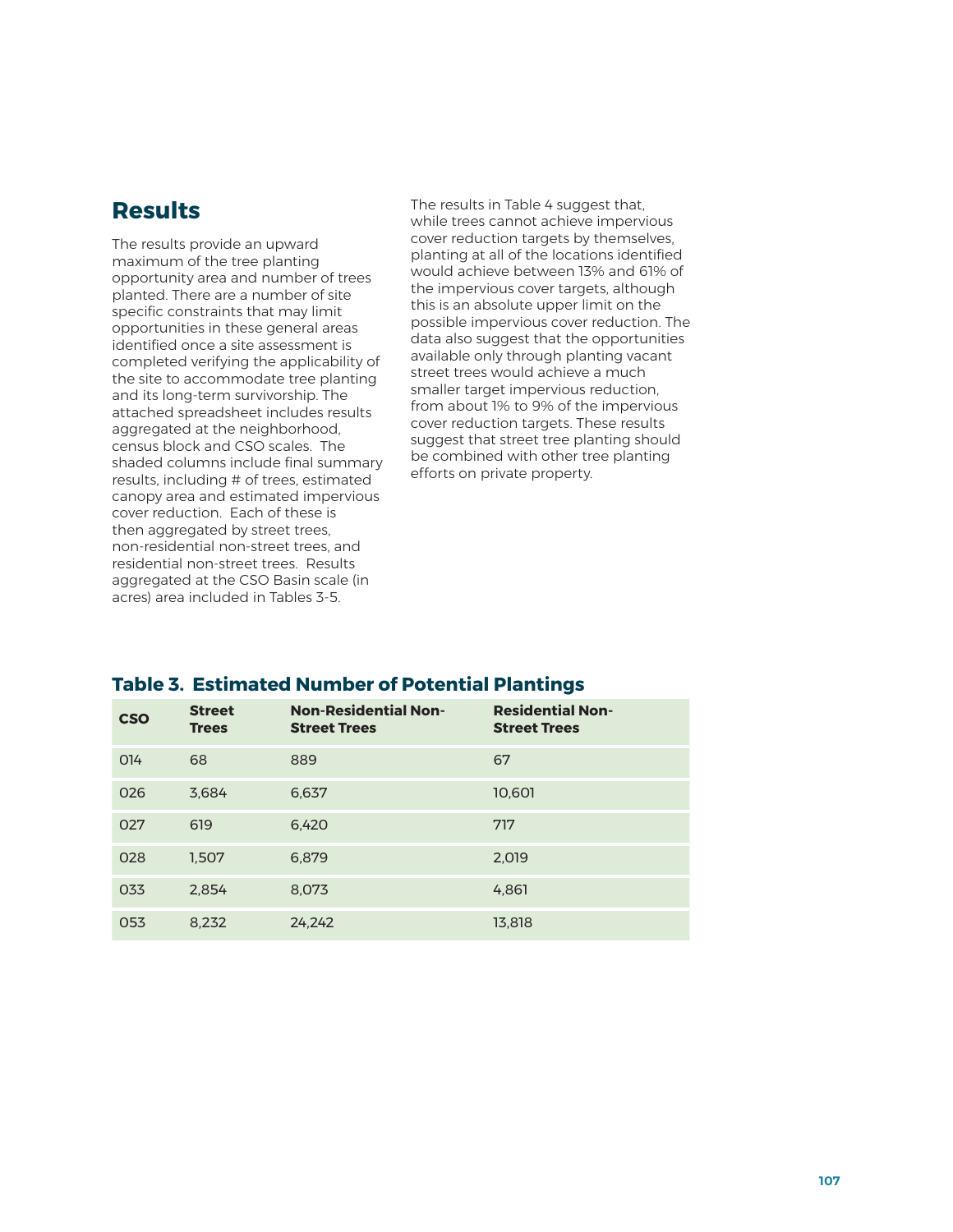| <b>CSO</b>      | <b>Street</b><br><b>Trees</b> | <b>Non-Residential</b><br><b>Non-Street Trees</b> | <b>Residential Non-</b><br><b>Street Trees</b> |
|-----------------|-------------------------------|---------------------------------------------------|------------------------------------------------|
| O <sub>14</sub> | ٦                             | 12                                                | 1                                              |
| 026             | 34                            | 91                                                | 146                                            |
| 027             | 6                             | 88                                                | 10                                             |
| 028             | 14                            | 95                                                | 28                                             |
| 033             | 26                            | 111                                               | 67                                             |
| 053             | 76                            | 334                                               | 190                                            |

### **Table 4. Estimated Potential Canopy Area (acres)**

### **Table 5. Estimated Potential Equivalent Impervious Cover Reduction (acres)1**

| <b>CSO</b> | <b>Street</b><br><b>Trees</b> | Non-<br><b>Residential</b><br><b>Non-Street</b><br><b>Trees</b> | <b>Residential</b><br><b>Non-Street</b><br><b>Trees</b> | <b>Total</b> | <b>Goal for</b><br><b>Sewershed</b> | % of Goal |
|------------|-------------------------------|-----------------------------------------------------------------|---------------------------------------------------------|--------------|-------------------------------------|-----------|
| 014        | O.1                           | 1.5                                                             | O.1                                                     | 1.7          | 13                                  | 13%       |
| 026        | 5.8                           | 11.0                                                            | 17.5                                                    | 34.2         | 64                                  | 53%       |
| 027        | 1.0                           | 10.6                                                            | 1.2                                                     | 12.8         | 73                                  | 18%       |
| 028        | 2.4                           | 11.4                                                            | 3.3                                                     | 17.1         | 28                                  | 61%       |
| 033        | 4.5                           | 13.3                                                            | 8.0                                                     | 25.8         | 94                                  | 27%       |
| 053        | 12.9                          | 40.1                                                            | 22.8                                                    | 75.8         | 299                                 | 25%       |

(1) The impervious cover reduction estimates included in this table are derived by multiplying the potential canopy area in Table 3 by the estimated canopy area equivalents reported in Caraco (2019). Street tree canopy area is multiplied by 0.17 and the canopy area of other trees is multiplied by 0.12.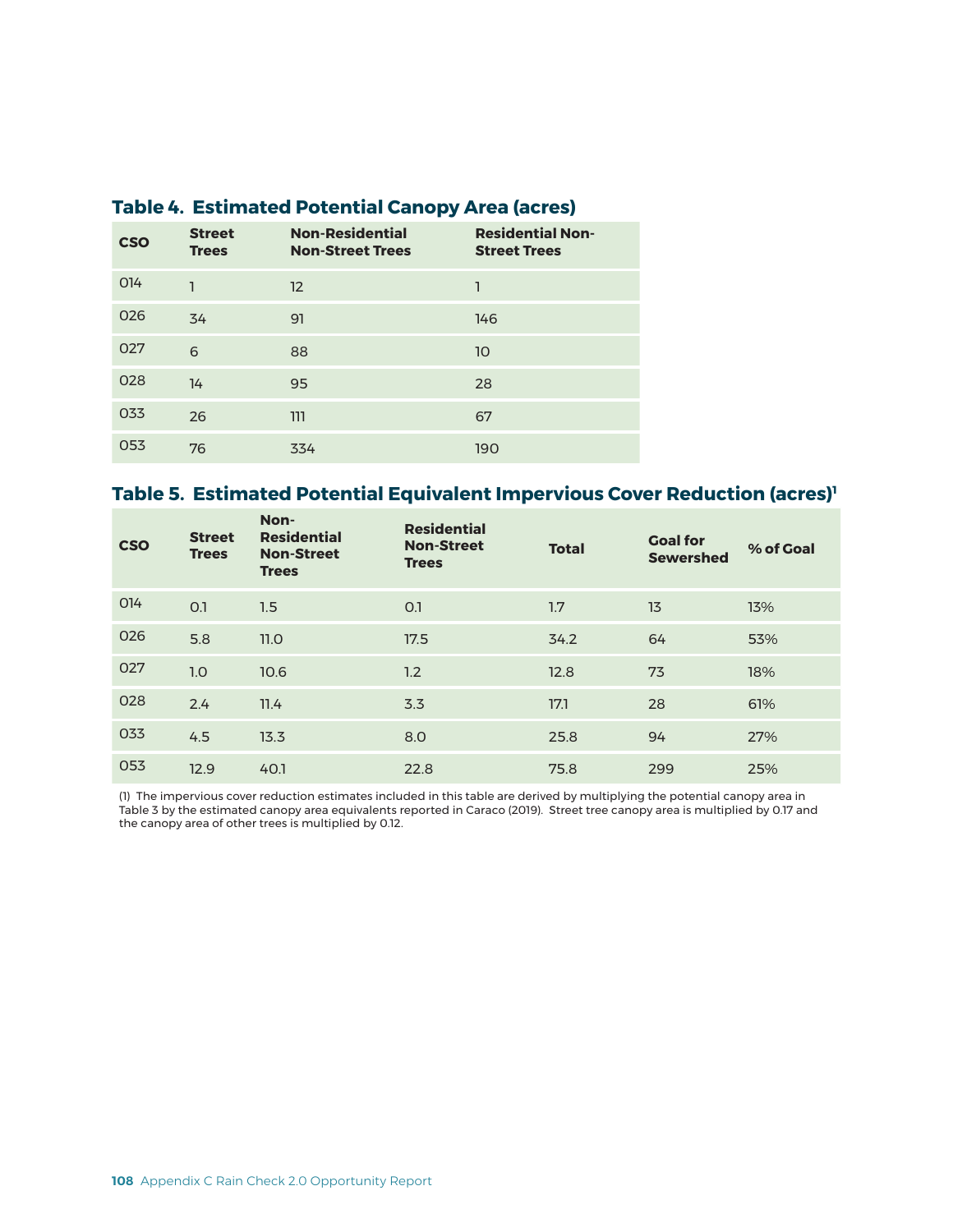# **Table 6. Tree Statistics for City Block Groups**

| <b>Block Group</b> | <b>Area</b><br>(Acres) | <b>Existing</b><br><b>Canopy</b><br>(Acres)* | %<br><b>Existing</b><br><b>Canopy</b> | <b>Block Group</b> | <b>Area</b><br>(Acres) | <b>Existing</b><br><b>Canopy</b><br>$(Acres)^*$ | %<br><b>Existing</b><br><b>Canopy</b> |
|--------------------|------------------------|----------------------------------------------|---------------------------------------|--------------------|------------------------|-------------------------------------------------|---------------------------------------|
| 360290001101       | 164.3                  | 50.9                                         | 31.0                                  | 360290014024       | 99.6                   | 7.0                                             | 7.0                                   |
| 360290001102       | 737.5                  | 50.2                                         | 6.8                                   | 360290015001       | 101.7                  | 13.6                                            | 13.4                                  |
| 360290001103       | 1168.6                 | 127.4                                        | 10.9                                  | 360290015002       | 134.6                  | 20.1                                            | 15.0                                  |
| 360290001104       | 94.3                   | 11.6                                         | 12.3                                  | 360290016001       | 79.8                   | 12.3                                            | 15.4                                  |
| 360290002001       | 104.4                  | 16.6                                         | 15.9                                  | 360290016002       | 304.8                  | 27.0                                            | 8.9                                   |
| 360290002002       | 48.8                   | 6.0                                          | 12.2                                  | 360290016003       | 31.8                   | 2.9                                             | 9.1                                   |
| 360290002003       | 89.4                   | 17.1                                         | 19.1                                  | 360290016004       | 68.8                   | 7.5                                             | 10.9                                  |
| 360290002004       | 58.2                   | 8.6                                          | 14.8                                  | 360290017001       | 219.0                  | 19.3                                            | 8.8                                   |
| 360290005001       | 1159.3                 | 94.9                                         | 8.2                                   | 360290017002       | 68.6                   | 6.4                                             | 9.3                                   |
| 360290005002       | 72.6                   | 6.2                                          | 8.6                                   | 360290019001       | 195.6                  | 26.7                                            | 13.7                                  |
| 360290006001       | 85.4                   | 12.5                                         | 14.6                                  | 360290019002       | 71.8                   | 7.0                                             | 9.8                                   |
| 360290006002       | 69.9                   | 9.4                                          | 13.4                                  | 360290019003       | 33.2                   | 3.2                                             | 9.7                                   |
| 360290006003       | 63.2                   | 9.6                                          | 15.2                                  | 360290023001       | 48.4                   | 8.4                                             | 17.4                                  |
| 360290006004       | 69.0                   | 16.4                                         | 23.7                                  | 360290023002       | 42.6                   | 9.8                                             | 23.1                                  |
| 360290007001       | 40.0                   | 8.3                                          | 20.9                                  | 360290023003       | 45.5                   | 3.7                                             | 8.1                                   |
| 360290007002       | 49.4                   | 5.6                                          | 11.4                                  | 360290023004       | 54.7                   | 6.2                                             | 11.3                                  |
| 360290007003       | 55.4                   | 9.9                                          | 17.9                                  | 360290024001       | 91.0                   | 12.6                                            | 13.8                                  |
| 360290007004       | 66.2                   | 10.0                                         | 15.0                                  | 360290024002       | 32.2                   | 3.7                                             | 11.5                                  |
| 360290007005       | 53.0                   | 13.3                                         | 25.1                                  | 360290024003       | 50.1                   | 10.6                                            | 21.2                                  |
| 360290008001       | 48.8                   | 10.4                                         | 21.3                                  | 360290024004       | 40.5                   | 7.6                                             | 18.8                                  |
| 360290008002       | 81.7                   | 18.4                                         | 22.5                                  | 360290024005       | 115.3                  | 8.8                                             | 7.6                                   |
| 360290008003       | 95.3                   | 19.7                                         | 20.7                                  | 360290024006       | 84.7                   | 12.9                                            | 15.2                                  |
| 360290008004       | 43.6                   | 4.9                                          | 11.2                                  | 360290025021       | 87.3                   | 12.4                                            | 14.2                                  |
| 360290009001       | 46.1                   | 8.0                                          | 17.4                                  | 360290025022       | 184.8                  | 17.1                                            | 9.2                                   |
| 360290009002       | 44.8                   | 10.1                                         | 22.6                                  | 360290027021       | 44.5                   | 5.0                                             | 11.3                                  |
| 360290009003       | 44.8                   | 9.2                                          | 20.5                                  | 360290027022       | 56.3                   | 10.2                                            | 18.1                                  |
| 360290010001       | 52.6                   | 15.3                                         | 29.2                                  | 360290027023       | 78.4                   | 8.8                                             | 11.2                                  |
| 360290010002       | 46.1                   | 31.0                                         | 67.2                                  | 360290027024       | 44.5                   | $5.0$                                           | 11.3                                  |
| 360290010003       | 246.1                  | 75.6                                         | 30.7                                  | 360290028001       | 79.4                   | 10.5                                            | 13.3                                  |
| 360290010004       | 42.9                   | 11.5                                         | 26.8                                  | 360290028002       | 84.4                   | 13.3                                            | 15.7                                  |
| 360290010005       | 123.3                  | 23.3                                         | 18.9                                  | 360290028003       | 28.2                   | 3.9                                             | 13.8                                  |
| 360290011001       | 151.8                  | 36.3                                         | 23.9                                  | 360290028004       | 95.4                   | 14.5                                            | 15.2                                  |
| 360290011002       | 47.1                   | 11.5                                         | 24.4                                  | 360290029001       | 36.5                   | 6.7                                             | 18.3                                  |
| 360290011003       | 177.5                  | 33.2                                         | 18.7                                  | 360290029002       | 46.0                   | 10.9                                            | 23.7                                  |
| 360290014021       | 38.8                   | 1.1                                          | 2.9                                   | 360290029003       | 55.9                   | 9.1                                             | 16.3                                  |
| 360290014022       | 37.2                   | 4.4                                          | 11.8                                  | 360290029004       | 53.6                   | 11.5                                            | 21.5                                  |
| 360290014023       | 93.4                   | 9.3                                          | 9.9                                   |                    |                        |                                                 |                                       |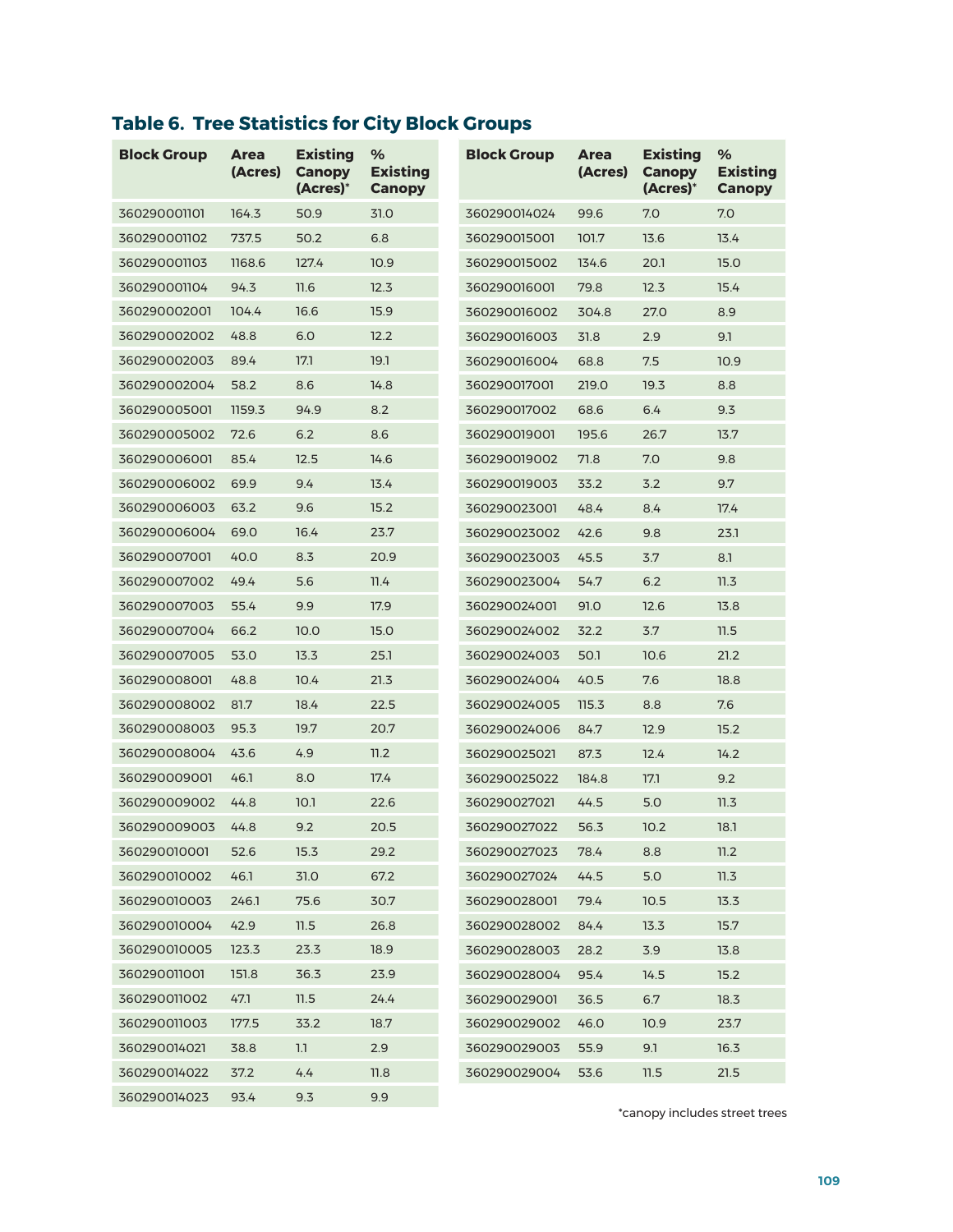## **Table 6. Tree Statistics for City Block Groups** (continued)

| <b>Block Group</b> | <b>Area</b><br>(Acres) | <b>Existing</b><br><b>Canopy</b><br>(Acres)* | ℅<br><b>Existing</b><br><b>Canopy</b> | <b>Block Group</b> | <b>Area</b><br>(Acres) | <b>Existing</b><br><b>Canopy</b><br>(Acres)* | %<br><b>Existing</b><br><b>Canopy</b> |
|--------------------|------------------------|----------------------------------------------|---------------------------------------|--------------------|------------------------|----------------------------------------------|---------------------------------------|
| 360290030001       | 42.2                   | 7.5                                          | 17.8                                  | 360290040011       | 70.3                   | 7.7                                          | 11.0                                  |
| 360290030002       | 250.2                  | 22.9                                         | 9.2                                   | 360290040012       | 70.6                   | 16.8                                         | 23.8                                  |
| 360290030003       | 54.6                   | 12.5                                         | 22.9                                  | 360290040013       | 78.5                   | 16.1                                         | 20.5                                  |
| 360290031001       | 117.6                  | 22.8                                         | 19.4                                  | 360290040014       | 117.1                  | 16.8                                         | 14.3                                  |
| 360290031002       | 60.2                   | 12.1                                         | 20.1                                  | 360290040015       | 43.8                   | 7.9                                          | 18.1                                  |
| 360290031003       | 87.9                   | 15.6                                         | 17.7                                  | 360290041001       | 78.0                   | 14.4                                         | 18.5                                  |
| 360290031004       | 103.7                  | 13.7                                         | 13.2                                  | 360290041002       | 59.7                   | 11.3                                         | 19.0                                  |
| 360290033011       | 36.3                   | 6.3                                          | 17.4                                  | 360290041003       | 40.3                   | 4.7                                          | 11.7                                  |
| 360290033012       | 53.9                   | 8.4                                          | 15.5                                  | 360290041004       | 90.2                   | 17.1                                         | 19.0                                  |
| 360290033013       | 45.4                   | 5.0                                          | 10.9                                  | 360290042001       | 33.7                   | 7.3                                          | 21.6                                  |
| 360290033014       | 39.7                   | 6.5                                          | 16.5                                  | 360290042002       | 41.7                   | 7.9                                          | 18.8                                  |
| 360290033021       | 64.9                   | 10.8                                         | 16.6                                  | 360290042003       | 46.2                   | 6.9                                          | 14.9                                  |
| 360290033022       | 81.4                   | 16.1                                         | 19.8                                  | 360290042004       | 70.4                   | 7.6                                          | 10.8                                  |
| 360290033023       | 66.3                   | 10.6                                         | 16.1                                  | 360290042005       | 47.3                   | 9.1                                          | 19.3                                  |
| 360290033024       | 39.3                   | 7.0                                          | 17.8                                  | 360290043001       | 41.7                   | 8.1                                          | 19.5                                  |
| 360290034001       | 37.9                   | 11.0                                         | 29.0                                  | 360290043002       | 34.7                   | 5.2                                          | 15.1                                  |
| 360290034002       | 45.0                   | 9.6                                          | 21.3                                  | 360290043003       | 37.3                   | 7.8                                          | 20.9                                  |
| 360290034003       | 40.7                   | 6.9                                          | 16.9                                  | 360290043004       | 61.4                   | 15.3                                         | 24.9                                  |
| 360290034004       | 52.1                   | 6.9                                          | 13.2                                  | 360290043005       | 34.4                   | 6.7                                          | 19.4                                  |
| 360290034005       | 191.0                  | 17.7                                         | 9.3                                   | 360290043006       | 52.7                   | 7.8                                          | 14.8                                  |
| 360290035001       | 82.4                   | 9.4                                          | 11.4                                  | 360290043007       | 26.9                   | 6.1                                          | 22.8                                  |
| 360290035002       | 62.4                   | 13.2                                         | 21.1                                  | 360290044011       | 46.2                   | 7.8                                          | 17.0                                  |
| 360290035003       | 85.9                   | 19.7                                         | 22.9                                  | 360290044012       | 50.4                   | 8.5                                          | 16.8                                  |
| 360290035004       | 154.0                  | 27.8                                         | 18.0                                  | 360290044013       | 88.8                   | 10.8                                         | 12.1                                  |
| 360290036001       | 105.7                  | 15.4                                         | 14.6                                  | 360290044014       | 58.8                   | 10.0                                         | 17.0                                  |
| 360290036002       | 39.0                   | 6.6                                          | 16.9                                  | 360290044021       | 75.7                   | 4.6                                          | 6.1                                   |
| 360290036003       | 95.9                   | 18.2                                         | 19.0                                  | 360290044022       | 69.7                   | 8.0                                          | 11.5                                  |
| 360290036004       | 70.5                   | 5.5                                          | 7.8                                   | 360290045001       | 135.1                  | 64.0                                         | 47.4                                  |
| 360290037001       | 56.0                   | 6.7                                          | 11.9                                  | 360290045002       | 84.9                   | 9.5                                          | 11.2                                  |
| 360290037002       | 80.8                   | 13.3                                         | 16.5                                  | 360290045003       | 77.4                   | 12.5                                         | 16.2                                  |
| 360290037003       | 34.6                   | 8.5                                          | 24.4                                  | 360290045004       | 96.5                   | 26.6                                         | 27.6                                  |
| 360290037004       | 64.7                   | 10.9                                         | 16.8                                  | 360290045005       | 57.5                   | 17.5                                         | 30.4                                  |
| 360290037005       | 35.1                   | 5.7                                          | 16.4                                  | 360290045006       | 48.4                   | $8.5\,$                                      | 17.5                                  |
| 360290038001       | 56.2                   | 12.9                                         | 22.9                                  | 360290046011       | 56.9                   | 11.2                                         | 19.7                                  |
| 360290038002       | 31.5                   | 6.6                                          | 21.1                                  | 360290046012       | 38.9                   | 3.8                                          | 9.7                                   |
| 360290038003       | 63.4                   | 10.4                                         | 16.4                                  | 360290046013       | 68.1                   | 0.6                                          | 0.8                                   |
| 360290039011       | 129.6                  | 16.9                                         | 13.0                                  |                    |                        |                                              |                                       |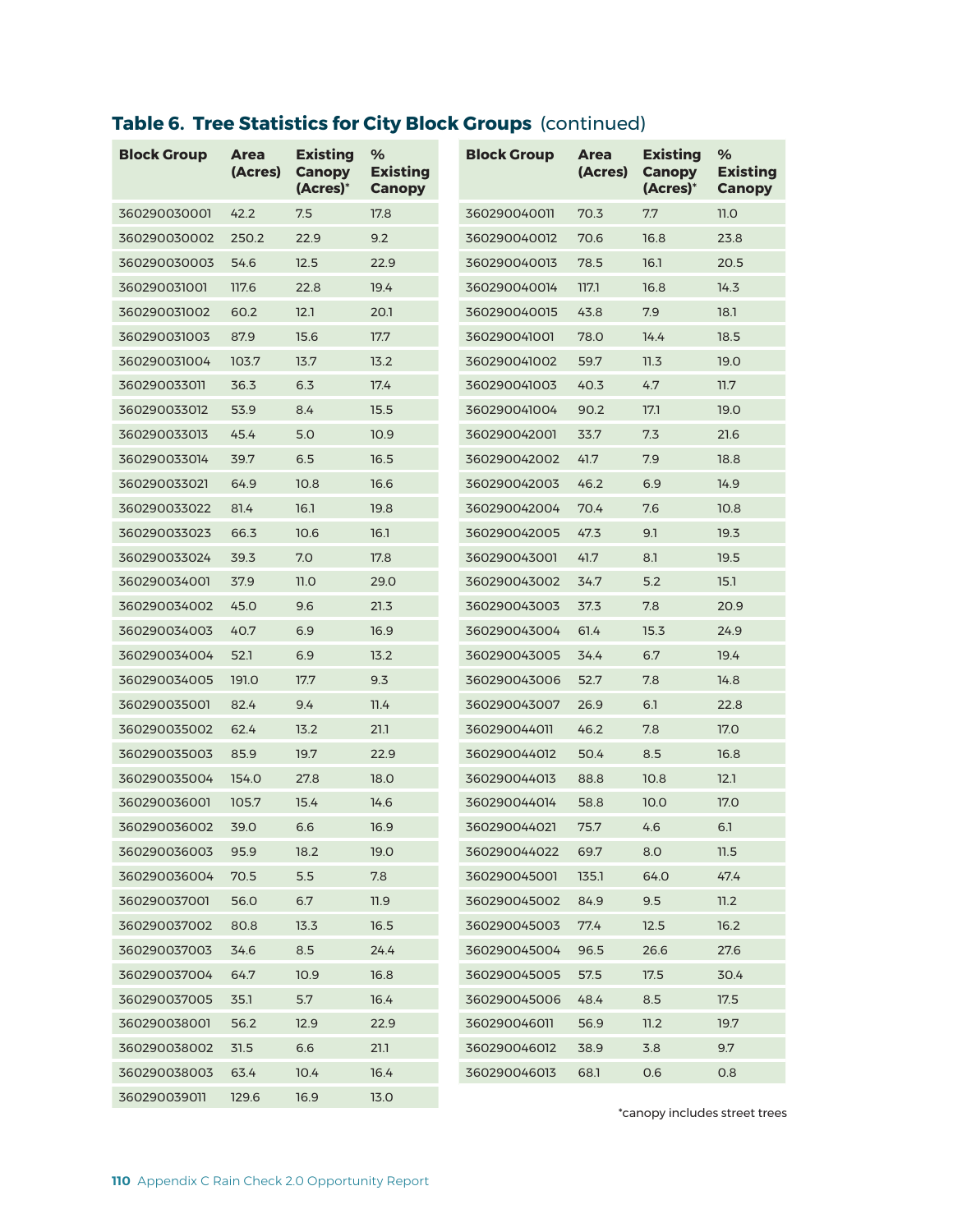| <b>Block Group</b> | <b>Area</b><br>(Acres) | <b>Existing</b><br><b>Canopy</b><br>(Acres)* | %<br><b>Existing</b><br><b>Canopy</b> | <b>Block Group</b> | <b>Area</b><br>(Acres) | <b>Existing</b><br><b>Canopy</b><br>$(Acres)^*$ | %<br><b>Existing</b><br><b>Canopy</b> |
|--------------------|------------------------|----------------------------------------------|---------------------------------------|--------------------|------------------------|-------------------------------------------------|---------------------------------------|
| 360290046014       | 38.1                   | 6.9                                          | 18.2                                  | 360290055004       | 82.6                   | 10.1                                            | 12.2                                  |
| 360290046021       | 293.3                  | 20.7                                         | 7.1                                   | 360290056001       | 48.3                   | 3.4                                             | 6.9                                   |
| 360290047001       | 66.2                   | 11.2                                         | 16.8                                  | 360290056002       | 261.9                  | 16.8                                            | 6.4                                   |
| 360290047002       | 53.4                   | 8.9                                          | 16.6                                  | 360290056003       | 159.1                  | 19.0                                            | 12.0                                  |
| 360290047003       | 56.2                   | 8.9                                          | 15.9                                  | 360290056004       | 50.0                   | 5.5                                             | 11.0                                  |
| 360290047004       | 123.7                  | 17.0                                         | 13.8                                  | 360290056005       | 23.5                   | 2.2                                             | 9.4                                   |
| 360290047005       | 66.4                   | 14.9                                         | 22.4                                  | 360290057001       | 128.6                  | 14.7                                            | 11.4                                  |
| 360290048001       | 75.2                   | 10.0                                         | 13.3                                  | 360290057002       | 62.2                   | 6.5                                             | 10.5                                  |
| 360290048002       | 88.9                   | 20.0                                         | 22.5                                  | 360290057003       | 45.6                   | 8.6                                             | 18.9                                  |
| 360290048003       | 80.0                   | 12.7                                         | 15.9                                  | 360290058011       | 89.9                   | 12.1                                            | 13.4                                  |
| 360290049001       | 70.1                   | 8.0                                          | 11.4                                  | 360290058012       | 52.5                   | 5.1                                             | 9.6                                   |
| 360290049002       | 85.1                   | 9.4                                          | 11.0                                  | 360290058013       | 26.9                   | 6.1                                             | 22.7                                  |
| 360290049003       | 33.5                   | 4.6                                          | 13.8                                  | 360290058021       | 42.9                   | 8.4                                             | 19.6                                  |
| 360290049004       | 30.4                   | 3.6                                          | 11.8                                  | 360290058022       | 130.5                  | 18.0                                            | 13.8                                  |
| 360290049005       | 58.0                   | 7.3                                          | 12.6                                  | 360290058023       | 29.4                   | 5.7                                             | 19.2                                  |
| 360290050001       | 129.4                  | 8.5                                          | 6.6                                   | 360290058024       | 54.8                   | 5.3                                             | 9.6                                   |
| 360290050002       | 31.8                   | 4.8                                          | 15.1                                  | 360290059001       | 27.1                   | 4.9                                             | 17.9                                  |
| 360290050003       | 159.0                  | 10.2                                         | 6.4                                   | 360290059002       | 39.1                   | 4.9                                             | 12.6                                  |
| 360290051001       | 136.6                  | 20.5                                         | 15.0                                  | 360290059003       | 61.3                   | 7.9                                             | 12.9                                  |
| 360290051002       | 54.7                   | 8.5                                          | 15.5                                  | 360290059004       | 30.6                   | 5.4                                             | 17.5                                  |
| 360290051003       | 50.2                   | 7.2                                          | 14.4                                  | 360290059005       | 149.2                  | 19.7                                            | 13.2                                  |
| 360290051004       | 45.8                   | 6.5                                          | 14.2                                  | 360290061001       | 122.7                  | 14.4                                            | 11.7                                  |
| 360290052011       | 60.0                   | 14.6                                         | 24.3                                  | 360290061002       | 33.1                   | 5.0                                             | 15.2                                  |
| 360290052012       | 42.1                   | 10.9                                         | 25.8                                  | 360290061003       | 41.7                   | 4.6                                             | 11.0                                  |
| 360290052013       | 100.8                  | 9.8                                          | 9.8                                   | 360290061004       | 33.5                   | 6.0                                             | 18.0                                  |
| 360290052014       | 56.0                   | 16.1                                         | 28.7                                  | 360290061005       | 35.5                   | 4.9                                             | 13.8                                  |
| 360290052021       | 65.1                   | 8.1                                          | 12.4                                  | 360290062011       | 118.1                  | 10.9                                            | 9.2                                   |
| 360290052022       | 77.9                   | 12.6                                         | 16.2                                  | 360290063011       | 33.3                   | 7.6                                             | 22.8                                  |
| 360290053001       | 130.0                  | 37.6                                         | 29.0                                  | 360290063012       | 37.1                   | 8.9                                             | 24.1                                  |
| 360290053002       | 442.9                  | 89.6                                         | 20.2                                  | 360290063013       | 36.5                   | 6.6                                             | 18.0                                  |
| 360290054001       | 189.9                  | 41.5                                         | 21.9                                  | 360290063014       | 47.3                   | 9.5                                             | 20.1                                  |
| 360290054002       | 106.9                  | 14.2                                         | 13.3                                  | 360290063015       | 26.6                   | 5.6                                             | 21.2                                  |
| 360290054003       | 72.2                   | 15.8                                         | 21.8                                  | 360290063021       | 154.6                  | 42.5                                            | 27.5                                  |
| 360290054004       | 108.1                  | 25.5                                         | 23.6                                  | 360290063022       | 68.4                   | 19.7                                            | 28.7                                  |
| 360290055001       | 78.9                   | 7.6                                          | 9.6                                   | 360290063023       | 36.7                   | 9.4                                             | 25.7                                  |
| 360290055002       | 47.0                   | 7.4                                          | 15.8                                  | 360290065011       | 35.8                   | 7.6                                             | 21.2                                  |
| 360290055003       | 174.9                  | 26.0                                         | 14.9                                  |                    |                        |                                                 |                                       |